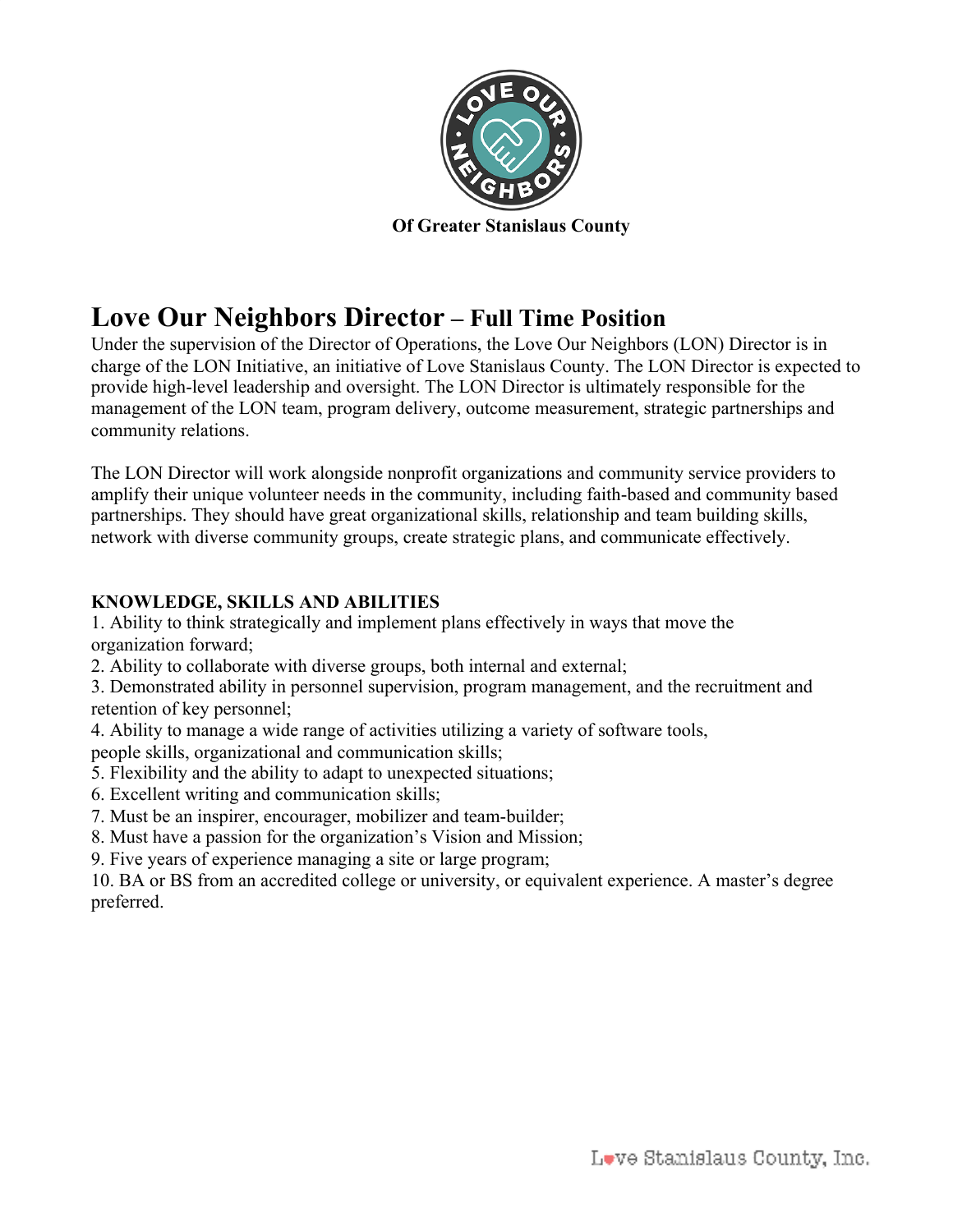## **KEY JOB RESPONSIBILITIES:**

## **Leadership**

- Raise the visibility of LON while supporting the needs of nonprofit and community based organizations.
- Oversee and organize community-wide volunteer efforts in collaboration with nonprofit partners.
- Serve as the expert ambassador, articulating the needs of the organization while strengthening relationships that can result in additional resources.
- Advance the mission and values of the organization as a whole.
- Ensure LON's strategic plan goals and outcomes are being met.
- Ensure positive working relationships with all stakeholders.
- Ensure the effective operation and delivery of services within the community
- Establish and monitor adherence to organizational policies and procedures.
- Conduct business consistent with the organization's values in an ethical and transparent manner.
- Actively participate at a leadership level in the organization, pushing for high-standards,
- effective execution, and strong communication across the organization. • Advocate for support as needed (i.e. HR, Marketing, Finance, etc.) across departments to ensure
- the program has the resources needed to function at an optimal level.
- Ensure there is a quarterly evaluation process for LON performance measures.
- Attend and support organization special events (Golf Tournament, Love Modesto etc.)
- Coach or mentor LON staff to support their professional development and promote core values, while increasing tenure and facilitating strong team dynamics.

## **Administration and Management**

- Provide leadership and vision to the team through effective team meetings, staff retreats, and supervision meetings.
- Directly supervise 1-2 staff members.
- Recruit, hire, train and evaluate a strong team capable of providing outstanding services to schools and partners every day.
- Implement administrative and operational systems that ensure accountability is in place for accurate data management, tracking of outcomes, and effective utilization of outcomes to drive program decisions.
- Ensure that all staff's scope of work and responsibilities are aligned with Love Stanislaus County's strategic vision and are being tracked for successful completion.
- Development and implementation of LON's marketing plan.
- Oversee and manage LON's social media presence as well as any community relations issues.

## **Strategic Partnerships and Community Collaboration**

- Responsible for the successful development and execution of nonprofit partnerships.
- Develop and/or advance strategic partnerships and collaborations with other businesses, faith-based groups, nonprofits, and/or city agencies that help LON achieve its strategic plan goals and advance its reputation.
- In partnership with the Director of Operations, support the development and implementation of MOUs for LON, including rentals, contracted partnerships etc.
- Maintain active membership and a strong presence in professional organizations, community groups, and other spaces relevant to the work of LON and its scope of work.